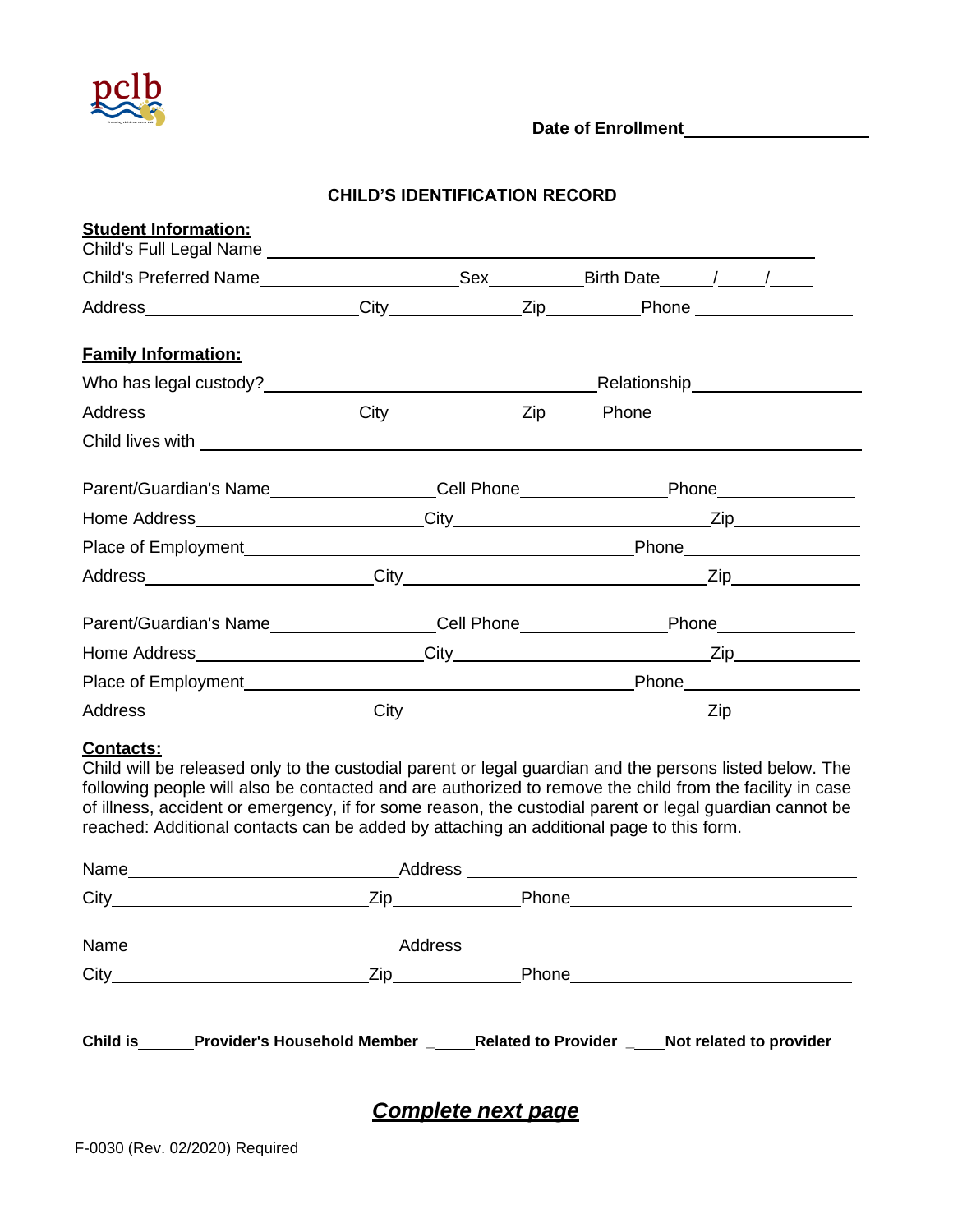## **Helpful Information about Child:**

Please list allergies, special medical or dietary needs, or other areas of concerns:

| Is there any other information that you would like us to know?                                                                                                                                                                                                                                                   |      |
|------------------------------------------------------------------------------------------------------------------------------------------------------------------------------------------------------------------------------------------------------------------------------------------------------------------|------|
| Emergency Care Plan instructions (if applicable):                                                                                                                                                                                                                                                                |      |
|                                                                                                                                                                                                                                                                                                                  |      |
| <u><b>Medical Information:</b></u>                                                                                                                                                                                                                                                                               |      |
|                                                                                                                                                                                                                                                                                                                  |      |
| Child's Physician/Health Care Resource__________________________________Phone______________________                                                                                                                                                                                                              |      |
|                                                                                                                                                                                                                                                                                                                  |      |
|                                                                                                                                                                                                                                                                                                                  |      |
|                                                                                                                                                                                                                                                                                                                  |      |
| My child has a varied schedule ____<br>My child is in care on:<br>___Monday_____Tuesday____Wednesday____Thursday____Friday ____Saturday ___ Sunday<br>Meals typically served while in care:<br>Breakfast AM Snack Lunch PM Snack Dinner Eve Snack                                                                |      |
| I have received the "Know Your Child's Family Child Care Home" brochure.<br>I have been notified in writing of the family day care home disciplinary and expulsion policies.<br>I hereby grant permission for child care personnel to have access to my child's records.<br>Signature of Parent / Legal Guardian | Date |
| (Signature verifies that enrollment information is complete and accurate.)                                                                                                                                                                                                                                       |      |